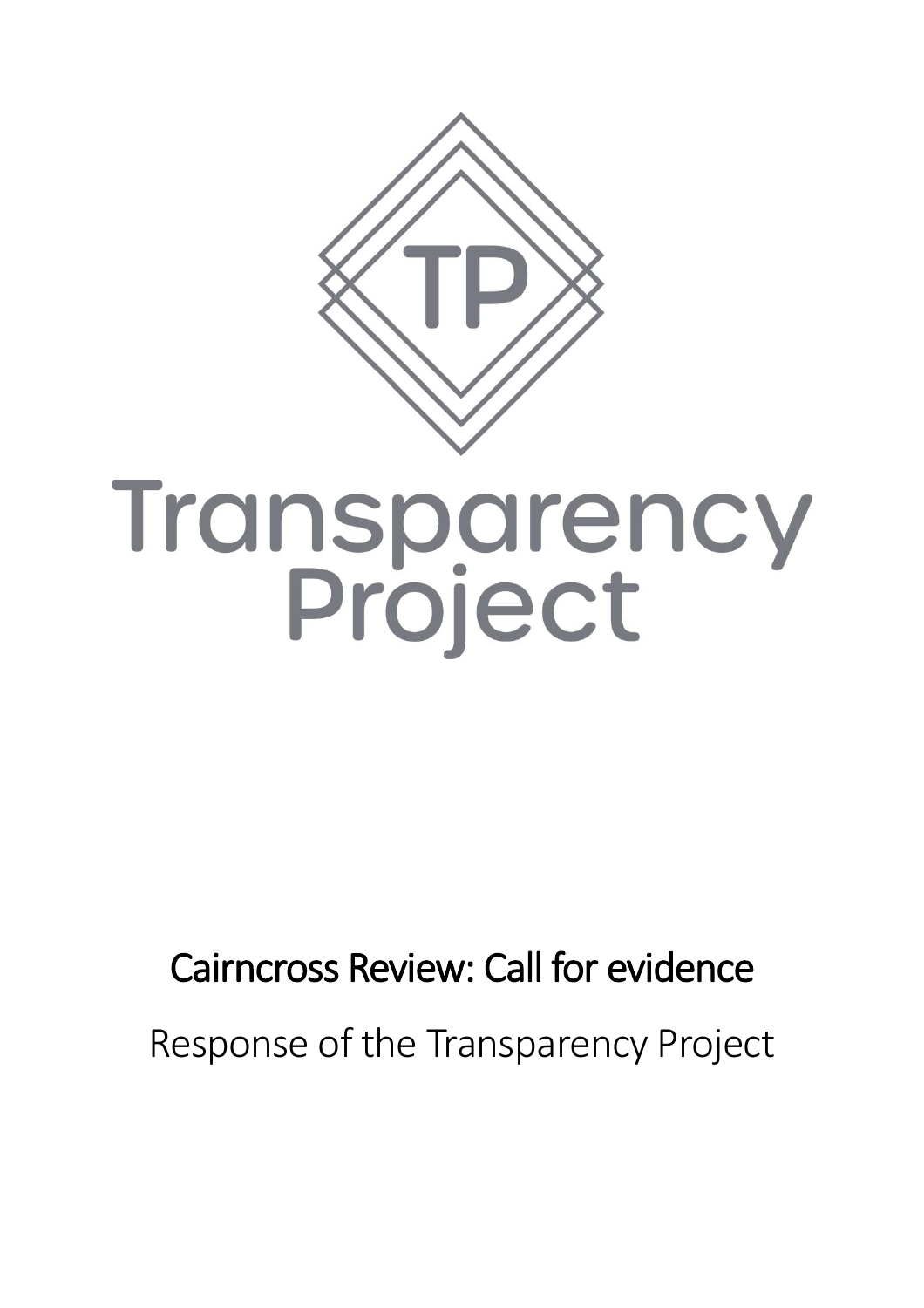

### *Introduction*

1 The Transparency Project [\(www.transparencyproject.org.uk](http://www.transparencyproject.org.uk/) ) is a registered charity (no. 1161471) whose purposes include the advancement of education of the public and the promotion of the sound administration of law, particularly in relation to family law. It explains and discusses family law and family courts in England & Wales, and signposts useful resources to help people understand the system and the law better. It works towards improving the quality, range and accessibility of information available to the public both in the press and elsewhere.

2 The Cairncross Review has been established to examine the current and future market environment facing the press and high quality journalism in the UK, and to reports its findings and make recommendations accordingly.

### *The Call for Evidence*

3 The Cairncross Review has called for evidence by reference to a list of questions under consideration. The Transparency Project has expertise and experience only in relation to some of these and proposes to confine its submissions to those questions, as follows.

## **Q2. Do you consider that the future of high-quality journalism in the UK is at risk – at national, regional and/or local levels?**

Answer. Yes.

### **(a) What are the main sources of evidence that support your view?**

Answer: The noticeable decline in law coverage, ie the volume and quality of coverage of court hearings and other legal developments in the mainstream media.

One of the Transparency Project's functions (under its Family Court Reporting Watch programme) is to monitor coverage of cases involving family law in the national media, in order to correct, explain and, where necessary, complain to a regulator about distortions, inaccuracies and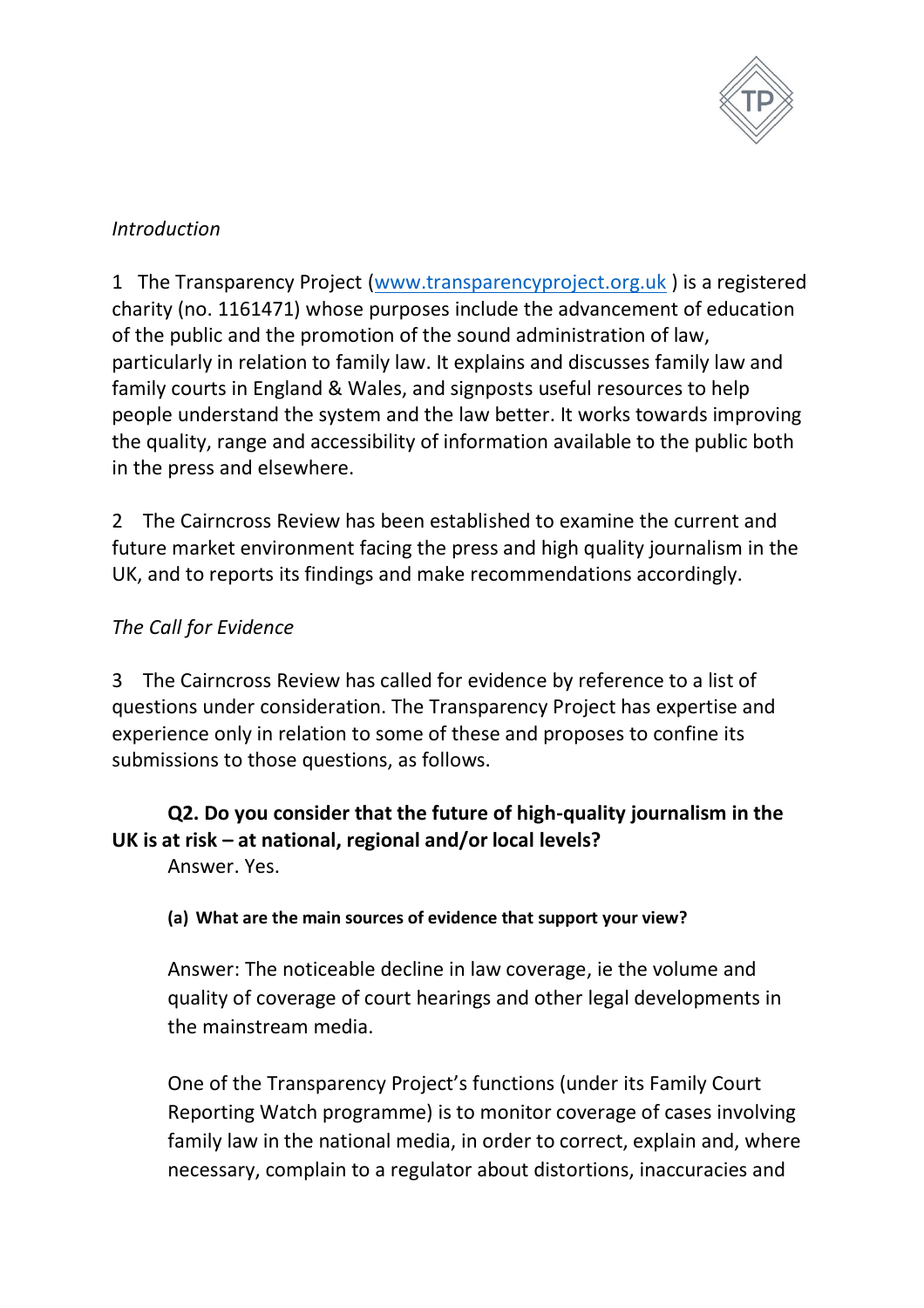

misrepresentations in those reports. In regular blog posts, the Transparency Project provides information on inaccurate or partial reports, setting out the facts of the case and linking to source material, such as the written judgment.

By way of example, see:

- Transparency Project, [Freedom versus responsibility when the Press report on](http://www.transparencyproject.org.uk/freedom-versus-responsibility-when-the-press-report-on-care-proceedings/)  [care proceedings](http://www.transparencyproject.org.uk/freedom-versus-responsibility-when-the-press-report-on-care-proceedings/)
- Transparency Project, [How effective is press regulation when it comes to](http://www.transparencyproject.org.uk/how-effective-is-press-regulation-when-it-comes-to-accuracy/)  [accuracy?](http://www.transparencyproject.org.uk/how-effective-is-press-regulation-when-it-comes-to-accuracy/)

The paucity of proper legal coverage appears to be the result of underinvestment in quality training of journalists and a failure to recruit wellqualified commentators. Until some years ago, every major newspaper employed a full time legal affairs correspondent. Now the number of such expert journalists may be counted on the fingers of one hand.

Many law stories are written by journalists assigned to other areas, such as politics or home affairs. Whilst some build up specialist expertise, there are others who lack training or fail to check the details in those stories. The trend appears to be for publishers to use fewer court reporters and legal specialists, to reduce or abolish the role of the subeditor, and to maximise their reliance on agency or PR content whose reliability should be more thoroughly tested. The downward trend in both quality of writing and accuracy of copy seems set to continue. There has also been a substantial, and well documented, decline in the amount and quality of local press coverage of courts, such as local magistrates', county and Crown courts, which used to be a staple of local journalism and had the benefit of giving trainee reporters a grounding in court procedures.

**Q6 High-quality journalism plays a critical role in our democratic system, in particular through holding power to account, and its independence must be safeguarded. In light of this, what do you consider to be the most effective and efficient policy levers to deliver a sustainable future for high quality journalism?** 

**(c) If there is a case for subsidising high-quality journalism, where should any funding support come from?**